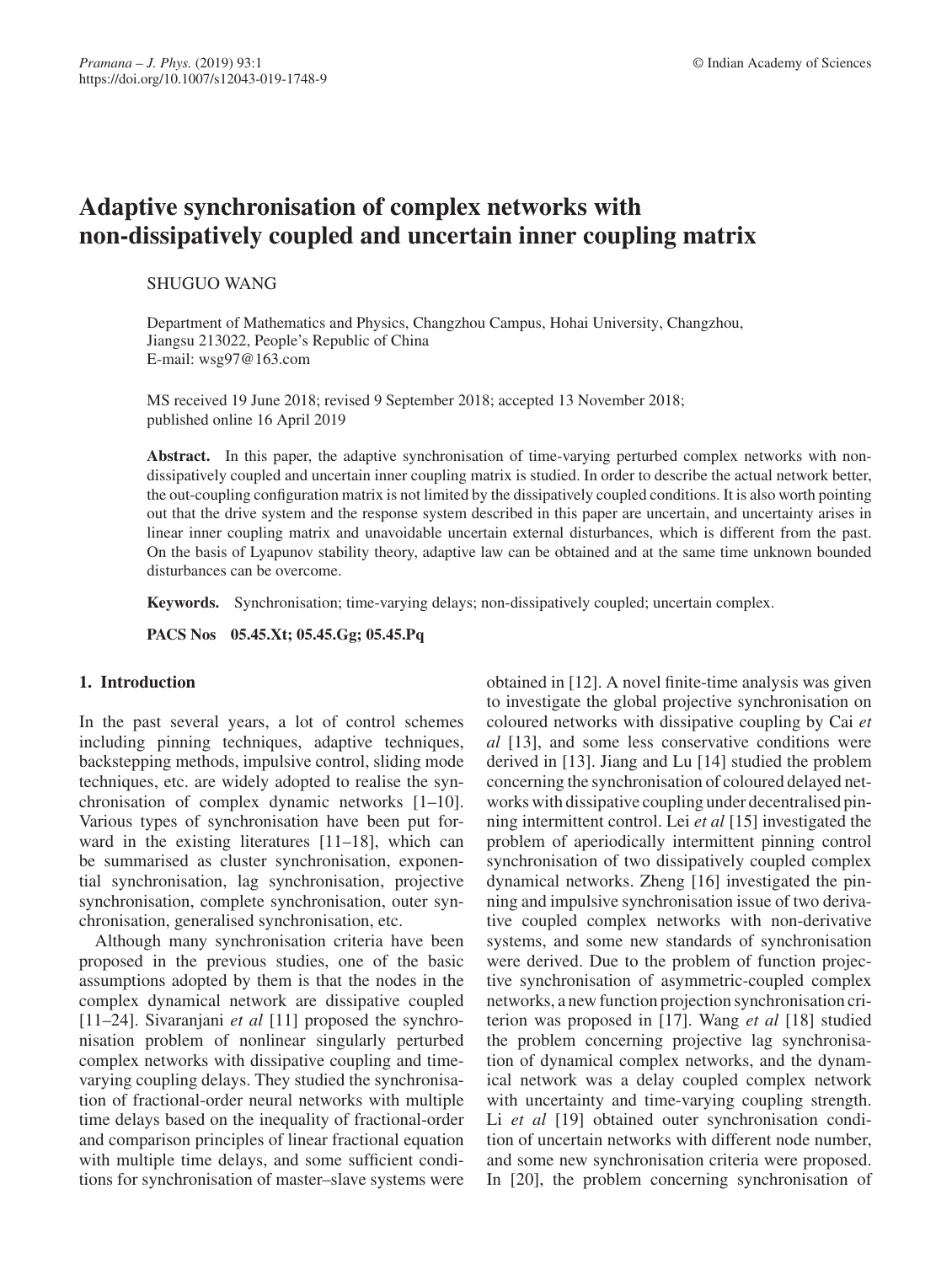asymmetric coupled complex networks with time delay was studied, and sufficient conditions were obtained for synchronisation by decomposing the asymmetric matrix method. The finite-time lag synchronisation problem of the master–slave complex networks with unknown signal propagation delays through the linear and adaptive error state feedback methods was studied in [21]. Wu and Leng [22] studied a generalisation of hybrid projective synchronisation in dynamical networks, and several sufficient conditions were derived to achieve synchronisation. The impulsive pinning synchronisation problem concerning a class of time-varying delay complex dynamical networks with dissipative coupling was considered in [23]. Ma and Wang [24] studied the problem concerning the outer synchronisation of nonlinear coupling networks, both inner delay and coupling delay were included in the coupled network model, and some pinning synchronisation standards were deduced. However, the dissipative coupled complex networks are not always consistent with the real network. Therefore, it is very important to study the synchronisation of complex networks with non-dissipative coupling. Lei *et al* [25] investigated the matrix projective outer synchronisation of two complex networks with non-dissipative coupling by using open-plus-closed-loop controllers. The problem of generalised outer synchronisation of two complex dynamical networks with time-varying delays and non-dissipative coupling was proposed in [26]. However, uncertain inner coupling matrix of the complex networks and uncertain external disturbances are not considered in [25,26].

On the basis of the above discussion, synchronisation schemes for uncertain complex networks with timevarying delay dynamical nodes and non-dissipatively coupled configuration matrix were explored in this study. Compared with the existing literatures, the main contributions of this paper are as follows: (i) a general adaptive synchronisation scheme for uncertain complex networks with non-dissipative coupling and time-varying delay dynamical nodes was proposed. The outer coupling matrices of the drive network and the response network are not constrained by the dissipatively coupled condition. (ii) In this paper, the uncertain complex networks that can simulate more realistic networks, the coupling delay and external disturbances, and also the uncertainty that arises in inner coupling matrix were studied. Therefore, it is of great significance to study uncertain complex networks. (iii) The Lyapunov–Krasovskii functional of the network was constructed and some new synchronisation criteria are obtained, so that there was no need to solve the Jacobian matrix of the state equations on the network nodes. In addition, unknown bounded disturbances can also be conquered at the same time by using updated laws in the synchronisation process. All these unique features show that this solution is practical and effective. This study undoubtedly provides new insights for the actual engineering design compared to the previous literatures [25,26].

## **2. Preliminaries**

Consider a non-dissipatively coupled complex network consisting of *N* identical nodes:

$$
\dot{x}_i(t) = f_i(t, x_i(t), x_i(t - \tau_1(t)))
$$
\n
$$
+ \sum_{j=1, j \neq i}^{N} b_{ij} (\Gamma + \Delta \Gamma(t)) (x_j(t - \tau_2))
$$
\n
$$
-x_i(t - \tau_3)), \tag{1}
$$

where  $x_i(t) = (x_{i1}(t), x_{i2}(t), \dots, x_{in}(t))^T \in R^n$  is their state vector and  $f: R^+ \times R^n \times R^n \rightarrow R^n$  are continuous nonlinear vector-valued functions.  $\tau_1(t) > 0$  is the node time-varying delay.  $\tau_2$ ,  $\tau_3 > 0$  are unknown coupling delays.  $\tau_1(t)$ ,  $\tau_2$  and  $\tau_3$  are different and independent of each other.  $\Gamma = \text{diag}(1, 1, \ldots, 1)$  is the inner coupling matrix.  $\Delta \Gamma(t)$  is the uncertainty of the inner coupling matrix. Denote  $B = (b_{ij})_{N \times N} \in R^{N \times N}$  as the outer coupling configuration matrix representing the topological structure and the coupling strength of the network.  $b_{ij}$  is defined as follows: if there is a connection from node *i* to node  $j$  ( $j \neq i$ ), then  $b_{ij} \neq 0$ . Otherwise,  $b_{ij} = 0$  ( $j \neq i$ ). The outer coupling matrix  $B = (b_{ij})_{N \times N} \in R^{N \times N}$  may not be zero-row sum, i.e. the diagonal entries  $b_{ii}$  may be random scalar generated, and all coupling coefficients  $b_{ij}$  (*i*, *j* = 1, 2, ..., *N*) are bounded. The initial values of network (1) are given by  $x_i(t) = \varphi_i(t) \in C([-\tau, 0], R^n).$ 

To achieve synchronisation of two complex networks, model (1) is called the drive network and the response network is written as

$$
\dot{y}_i(t) = f_i(t, y_i(t), y_i(t - \tau_1(t))) \n+ \sum_{j=1, j \neq i}^{N} b_{ij} (\Gamma + \Delta \Gamma(t)) (y_j(t - \tau_2) - y_i(t - \tau_3)) \n+ \Theta_i(t) + u_i(t),
$$
\n(2)

where  $y_i(t) = (y_{i1}(t), y_{i2}(t), \dots, y_{in}(t))^T \in R^n$  is the state vector of the *i*th node,  $u_i(t)$  is its control input.  $\Theta_i(t)$  is the disturbance. The initial values of network (2) are given by  $y_i(t) = \phi_i(t) \in C([-\tau, 0], R^n)$  and other notations are the same as above.

*Remark* 1*.* In this paper, a general adaptive synchronisation scheme for uncertain complex networks with non-dissipative coupling and time-varying delay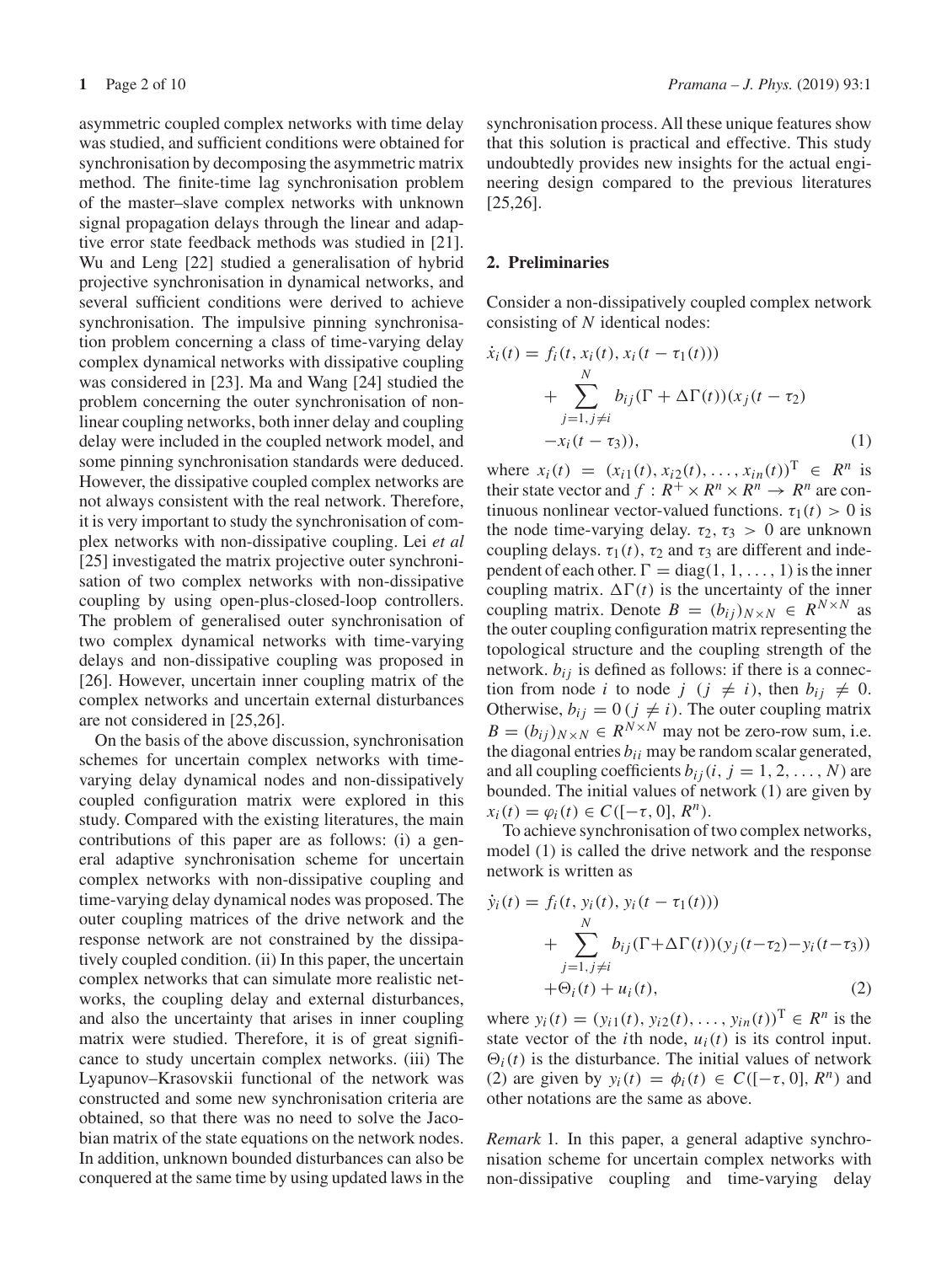dynamical nodes is proposed. The outer coupling matrices of the drive network and the response network are not constrained by the dissipatively coupled condition, i.e. the diagonal entries  $b_{ii}$  may be random scalar generated.

## DEFINITION 1

The drive networks (1) and response networks (2) are said to achieve synchronisation if  $lim_{t\to\infty}$  $||y_i(t) - x_i(t)|| = 0, i = 1, 2, ..., N.$ 

Let the error term be

 $e_i(t) = y_i(t) - x_i(t), \quad i = 1, 2, ..., N.$  (3)

*Assumption* 1. The disturbances  $\Theta_i(t)$  is bounded, i.e.,  $\|\Theta_i(t)\| \leq \varepsilon_i$ , where  $\varepsilon_i$  are any positive constants.

*Assumption* 2. The uncertain function matrix  $\Delta \Gamma(t)$ can be given by  $\Delta \Gamma(t) = F\Phi(t)E$ , where *F* and *E* are known constant matrices with an appropriate dimension, and the uncertain matrix  $\Phi(t)$  satisfies  $(\Phi(t))^T \Phi(t) \leq I$ .

*Assumption* 3. There exists a constant  $\delta \in R^+$  such that  $|b_{ij}| < \delta_1, (i, j = 1, 2, ..., N).$ 

*Assumption* 4.  $\tau(t)$  is a differential function which satisfies  $0 \leq \dot{\tau}(t) \leq \varepsilon \leq 1$ , where  $\varepsilon$  is constant.

*Lemma* 1*.*  $Q \in R^{n \times n}$  *is a positive definite matrix, and the following matrix inequality holds*:  $2x^Ty \le x^TQx +$  $y^TQ^{-1}y$ , *for any vectors*  $x, y \in R^n$ .

*Lemma* 2 [21]*. For the vector-valued function*  $f(t, x_i(t), x_i(t - \tau(t)))$ , *assuming that there exist positive constants*  $\gamma > 0, \theta > 0$  *such that f satisfies the semi-Lipschitz condition*:

$$
(x_i(t) - y_i(t))^{\mathrm{T}}(f(t, x_i(t), x_i(t - \tau(t)))
$$
  
-f(t, y\_i(t), y\_i(t - \tau(t))))  

$$
\leq \gamma (x_i(t) - y_i(t))^{\mathrm{T}}(x_i(t) - y_i(t)) + \theta (x_i(t - \tau(t)))
$$
  
-y<sub>i</sub>(t - \tau(t)))<sup>T</sup>(x<sub>i</sub>(t - \tau(t)) - y<sub>i</sub>(t - \tau(t))),

*for all*  $x, y \in R^n$  *and*  $\tau(t) \geq 0, i = 1, 2, ..., N$ .

#### **3. Synchronisation schemes**

In this section, a method for the synchronisation of the drive dynamical network (1) and the response dynamical network (2) is proposed. The error dynamical system can be derived as

$$
\dot{e}_i(t) = f(t, e_i(t), e_i(t - \tau_1(t))) \n+ \sum_{j=1, j \neq i}^{N} b_{ij} (\Gamma + \Delta \Gamma(t)) (e_j(t - \tau_2) \n- e_i(t - \tau_3)) + \Theta_i(t) + u_i(t),
$$
\n(4)

where

$$
f(t, e_i(t), e_i(t - \tau_1(t)))
$$
  
= f(t, y\_i(t), y\_i(t - \tau\_1(t)))  
-f(t, x\_i(t), x\_i(t - \tau\_1(t))).

**Theorem 1.** *If Assumptions* 1–4 *hold*, *the drive networks* (1) *and the response networks* (2) *can realise synchronisation via the control law as shown below*:

$$
u_i(t) = -q_i e_i(t) - \beta_i(t) \text{sgn}(e_i(t))
$$
  
+ 
$$
\sum_{j=1}^{N} b_{ij} (\Delta \Gamma(t)) e_i(t - \tau_3),
$$
 (5)

$$
\dot{q}_i = k_1 e_i^{\mathrm{T}}(t) e_i(t),\tag{6}
$$

$$
\dot{\beta}_i(t) = k_2 e_i^{\mathrm{T}}(t) \text{sgn}(e_i(t)),\tag{7}
$$

*where*  $k_1$  *and*  $k_2$  *are positive constants*,  $\beta_i(t) = \beta_i(t)$  –  $\beta_i^*$ ,  $\beta_i^*$  are the positive constants designed later. By *taking appropriate q*∗ *and* β∗ *<sup>i</sup> , such that the following inequalities hold*

$$
\gamma + \frac{\theta}{(1-\varepsilon)} + 2\delta N + \frac{1}{2}\lambda_{\text{max}}^{(P)} + \frac{1}{2}\lambda_{\text{max}}^{(B,E)} - q^* < 0,
$$
 (8)

$$
\varepsilon_i - \beta_i^* < 0, \text{ for } i = 1, 2, ..., N,
$$
\n(9)

 $where P = (I_N \otimes FF^T), \lambda_{\text{max}}^{(B,E)} = \lambda_{\text{max}}(B \otimes E)^T (B \otimes$ *E*)*, then the drive networks* (1) *and the response networks* (2) *can achieve synchronisation.*

*Proof.* Choose the following Lyapunov function candidate:

$$
V(t) = \frac{1}{2} \sum_{i=1}^{N} e_i^{T}(t) e_i(t)
$$
  
+ 
$$
\frac{\theta}{(1-\varepsilon)} \sum_{i=1}^{N} \int_{t-\tau_1(t)}^{t} e_i^{T}(\xi) e_i(\xi) d\xi
$$
  
+ 
$$
\frac{\delta N}{2} \sum_{i=1}^{N} \int_{t-\tau_3}^{t} e_i^{T}(\mu) e_i(\mu) d\mu
$$
  
+ 
$$
\frac{1}{2} \sum_{i=1}^{N} \frac{1}{k_1} (q_i - q^*)^2
$$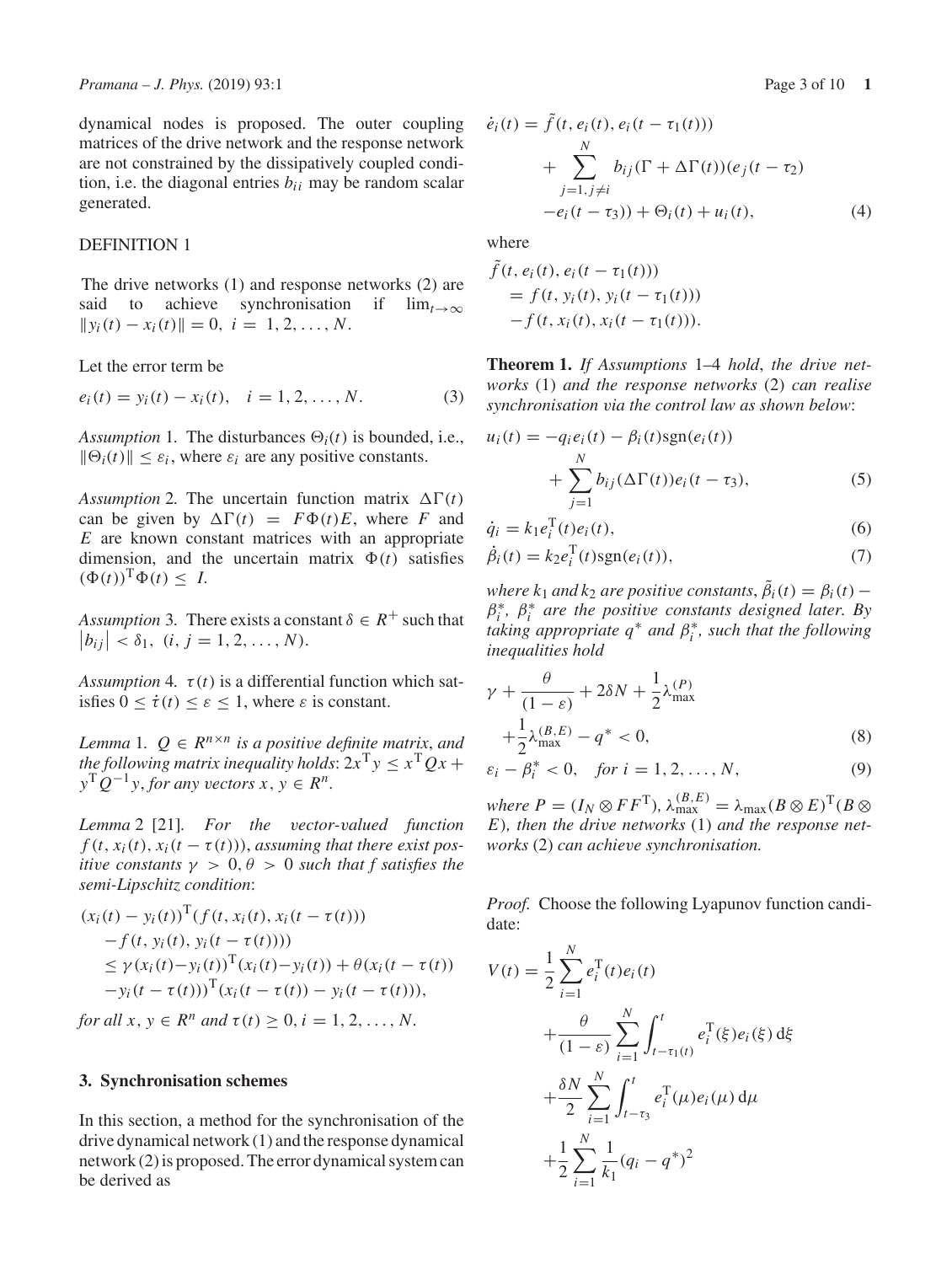$$
+\left(\frac{\delta N}{2} + \frac{1}{2}\lambda_{\text{max}}^{(B,E)}\right) \sum_{i=1}^{N} \int_{t-\tau_2}^{t} e_i^{\text{T}}(\zeta) e_i(\zeta) d\zeta
$$

$$
+\frac{1}{2k_2} \sum_{i=1}^{N} \tilde{\beta}_i^2(t). \tag{10}
$$

By differentiating the function  $V(t)$  along the trajectories of the error the dynamics (3), the following equation is obtained:

$$
\dot{V}(t) = \sum_{i=1}^{N} e_{i}^{T}(t)(\tilde{f}(t, e_{i}(t), e_{i}(t - \tau_{1}(t)))
$$
\n
$$
+ \sum_{j=1}^{N} b_{ij}(\Gamma + \Delta\Gamma(t))(e_{j}(t - \tau_{2}) - e_{i}(t - \tau_{3}))
$$
\n
$$
+ \Theta_{i}(t) + u_{i}(t) + \frac{\theta}{(1 - \varepsilon)} \sum_{i=1}^{N} (e_{i}^{T}(t)e_{i}(t))
$$
\n
$$
- (1 - \dot{\tau}_{1}(t))e_{i}^{T}(t - \tau_{1}(t))e_{i}(t - \tau_{1}(t)))
$$
\n
$$
+ \sum_{i=1}^{N} \frac{1}{k_{1}}(q_{i} - q^{*})\dot{q}_{i} + \frac{1}{k_{2}} \sum_{i=1}^{N} \dot{\beta}_{i}(t)\tilde{\beta}_{i}(t)
$$
\n
$$
+ \frac{\delta N}{2} \sum_{i=1}^{N} (e_{i}^{T}(t)e_{i}(t) - e_{i}^{T}(t - \tau_{3})e_{i}(t - \tau_{3}))
$$
\n
$$
+ \left(\frac{\delta N}{2} + \frac{1}{2}\lambda_{\text{max}}^{(B,E)}\right) \sum_{i=1}^{N} (e_{i}^{T}(t)e_{i}(t)
$$
\n
$$
- e_{i}^{T}(t - \tau_{2})e_{i}(t - \tau_{2}))
$$
\n
$$
\leq \sum_{i=1}^{N} [\gamma e_{i}^{T}(t)e_{i}(t) + \theta e_{i}^{T}(t - \tau_{1}(t))e_{i}(t - \tau_{1}(t))] + \sum_{i=1}^{N} e_{i}^{T}(t)\Theta_{i}(t) + \sum_{i=1}^{N} e_{i}^{T}(t)u_{i}(t)
$$
\n
$$
+ \frac{\theta}{(1 - \varepsilon)} \sum_{i=1}^{N} (e_{i}^{T}(t)e_{i}(t))
$$
\n
$$
- (1 - \dot{\tau}_{1}(t))e_{i}^{T}(t - \tau_{1}(t))e_{i}(t - \tau_{1}(t)))
$$
\n
$$
+ \frac{1}{k_{2}} \sum_{i=1}^{N} \dot{\beta}_{i}(t)\tilde{\beta}_{i}(t) + \sum_{i
$$

$$
-e_{i}^{T}(t-\tau_{2})e_{i}(t-\tau_{2}))
$$
\n
$$
+\frac{\delta N}{2} \sum_{i=1}^{N} (e_{i}^{T}(t)e_{i}(t) - e_{i}^{T}(t-\tau_{3})e_{i}(t-\tau_{3}))
$$
\n
$$
\leq \sum_{i=1}^{N} \gamma e_{i}^{T}(t)e_{i}(t)
$$
\n
$$
+\sum_{i=1}^{N} e_{i}^{T}(t) \sum_{j=1}^{N} b_{ij}(\Gamma + \Delta\Gamma(t))(e_{j}(t-\tau_{2}))
$$
\n
$$
-e_{i}(t-\tau_{3})) + \sum_{i=1}^{N} e_{i}^{T}(t) \Theta_{i}(t)
$$
\n
$$
+\sum_{i=1}^{N} e_{i}^{T}(t)(-q_{i}e_{i}(t) - \beta_{i}(t)sgn(e_{i}(t)))
$$
\n
$$
+\frac{\theta}{(1-\epsilon)} \sum_{i=1}^{N} e_{i}^{T}(t)e_{i}(t) + \sum_{i=1}^{N} q_{i}e_{i}^{T}(t)e_{i}(t)
$$
\n
$$
-\sum_{i=1}^{N} q^{*}e_{i}^{T}(t)e_{i}(t) + \frac{1}{k_{2}} \sum_{i=1}^{N} \beta_{i}(t) \tilde{\beta}_{i}(t)
$$
\n
$$
+\sum_{i=1}^{N} e_{i}^{T}(t) \sum_{j=1}^{N} b_{ij}(\Delta\Gamma(t))e_{i}(t-\tau_{3})
$$
\n
$$
+\left(\frac{\delta N}{2} + \frac{1}{2} \lambda_{\text{max}}^{(B,E)}\right) \sum_{i=1}^{N} (e_{i}^{T}(t)e_{i}(t)
$$
\n
$$
-e_{i}^{T}(t-\tau_{2})e_{i}(t-\tau_{2}))
$$
\n
$$
+\frac{\delta N}{2} \sum_{i=1}^{N} (e_{i}^{T}(t)e_{i}(t) - e_{i}^{T}(t-\tau_{3})e_{i}(t-\tau_{3}))
$$
\n
$$
\leq \sum_{i=1}^{N} \left(\gamma + \frac{\theta}{(1-\epsilon)} + \delta N + \frac{1}{2} \lambda_{\text{max}}^{(B,E)} - q^{*}\right)
$$
\n
$$
\times e_{i}^{T}(t)e_{i}(t
$$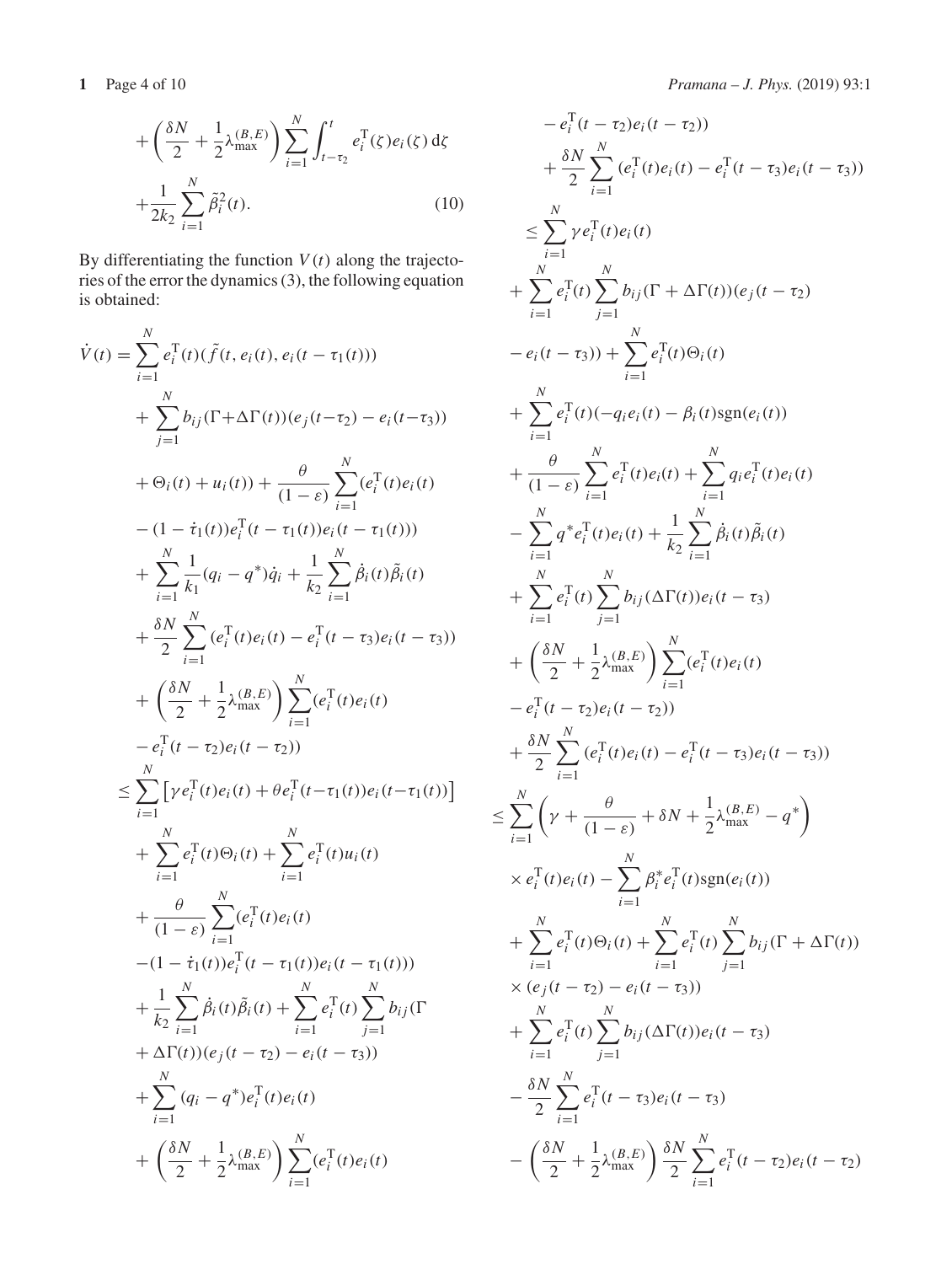$$
\leq \sum_{i=1}^{N} \left( \gamma + \frac{\theta}{(1-\varepsilon)} + \delta N + \frac{1}{2} \lambda_{\max}^{(B,E)} - q^* \right) e_i^{\mathrm{T}}(t) e_i(t) \n+ \sum_{i=1}^{N} \left[ \varepsilon_i - \beta_i^* \right] \| e_i(t) \| \n+ \sum_{i=1}^{N} e_i^{\mathrm{T}}(t) \sum_{j=1}^{N} b_{ij} (\Gamma + \Delta \Gamma(t)) (e_j(t - \tau_2) \n- e_i(t - \tau_3)) - \frac{\delta N}{2} \sum_{i=1}^{N} e_i^{\mathrm{T}}(t - \tau_3) e_i(t - \tau_3) \n- \left( \frac{\delta N}{2} + \frac{1}{2} \lambda_{\max}^{(B,E)} \right) \sum_{i=1}^{N} e_i^{\mathrm{T}}(t - \tau_2) e_i(t - \tau_2) \n+ \sum_{i=1}^{N} e_i^{\mathrm{T}}(t) \sum_{j=1}^{N} b_{ij} (\Delta \Gamma(t)) e_i(t - \tau_3).
$$
\n(11)

According to Lemma 1 and Assumption 3,

$$
\sum_{i=1}^{N} e_{i}^{T}(t) \sum_{j=1}^{N} b_{ij}(\Gamma + \Delta \Gamma(t)) (e_{j}(t-\tau_{2}) - e_{i}(t-\tau_{3}))
$$
  
+ 
$$
\sum_{i=1}^{N} e_{i}^{T}(t) \sum_{j=1}^{N} b_{ij}(\Delta \Gamma(t)) e_{i}(t-\tau_{3})
$$
  
= 
$$
\sum_{i=1}^{N} e_{i}^{T}(t) \sum_{j=1}^{N} b_{ij} \Gamma(e_{j}(t-\tau_{2}) - e_{i}(t-\tau_{3}))
$$
  
+ 
$$
\sum_{i=1}^{N} e_{i}^{T}(t) \sum_{j=1}^{N} b_{ij} \Delta \Gamma(t) e_{j}(t-\tau_{2})
$$
  

$$
\leq \sum_{i=1}^{N} \sum_{j=1}^{N} |b_{ij}| ||e_{i}^{T}(t)|| ||\Gamma || ||e_{j}(t-\tau_{2}) - e_{i}(t-\tau_{3})||
$$
  
+ 
$$
\sum_{i=1}^{N} e_{i}^{T}(t) \sum_{j=1}^{N} b_{ij} \Delta \Gamma(t) e_{j}(t-\tau_{2})
$$
  

$$
\leq \delta \sum_{i=1}^{N} \sum_{j=1}^{N} ||e_{i}^{T}(t)|| ||e_{j}(t-\tau_{2}) - e_{i}(t-\tau_{3})||
$$
  
+ 
$$
\sum_{i=1}^{N} e_{i}^{T}(t) \sum_{j=1}^{N} b_{ij} \Delta \Gamma(t) e_{j}(t-\tau_{2})
$$
  

$$
\leq \delta \sum_{i=1}^{N} \sum_{j=1}^{N} |e_{i}^{T}(t) e_{j}(t-\tau_{2})| + |e_{i}^{T}(t) e_{i}(t-\tau_{3})|
$$
  
+ 
$$
\sum_{i=1}^{N} e_{i}^{T}(t) \sum_{j=1}^{N} b_{ij} \Delta \Gamma(t) e_{j}(t-\tau_{2})
$$

$$
\leq \delta \sum_{i=1}^{N} \sum_{j=1}^{N} \left( \frac{e_i^{\mathrm{T}}(t)e_i(t) + e_j^{\mathrm{T}}(t - \tau_2)e_j(t - \tau_2)}{2} + \frac{e_i^{\mathrm{T}}(t)e_i(t) + e_j^{\mathrm{T}}(t - \tau_3)e_j(t - \tau_3)}{2} \right) \n+ \sum_{i=1}^{N} e_i^{\mathrm{T}}(t) \sum_{j=1}^{N} b_{ij} \Delta \Gamma(t)e_j(t - \tau_2) \n= \delta N \sum_{i=1}^{N} e_i^{\mathrm{T}}(t)e_i(t) \n+ \sum_{i=1}^{N} e_i^{\mathrm{T}}(t) \sum_{j=1}^{N} b_{ij} \Delta \Gamma(t)e_j(t - \tau_2) \n+ \frac{\delta N}{2} \sum_{i=1}^{N} e_i^{\mathrm{T}}(t - \tau_2)e_i(t - \tau_2) \n+ \frac{\delta N}{2} \sum_{i=1}^{N} e_i^{\mathrm{T}}(t - \tau_3)e_i(t - \tau_3).
$$
\n(12)

According to Lemma 1 and Assumption 2,

$$
\sum_{i=1}^{N} e_i^{\mathrm{T}}(t) \sum_{j=1}^{N} b_{ij} \Delta \Gamma e_j(t-\tau_2)
$$
\n
$$
= \sum_{i=1}^{N} \sum_{j=1}^{N} e_i^{\mathrm{T}}(t) b_{ij} \Delta \Gamma e_j(t-\tau_2)
$$
\n
$$
= e^{\mathrm{T}}(t) (B \otimes \Delta \Gamma) e(t-\tau_2)
$$
\n
$$
= e^{\mathrm{T}}(t) (B \otimes F \Phi(t) E) e(t-\tau_2)
$$
\n
$$
= e^{\mathrm{T}}(t) (I_N \otimes F) (B \otimes \Phi(t)) (I_N \otimes E) e(t-\tau_2)
$$
\n
$$
\leq \frac{1}{2} e^{\mathrm{T}}(t) (I_N \otimes F) (I_N \otimes F^{\mathrm{T}}) e(t)
$$
\n
$$
+ \frac{1}{2} e^{\mathrm{T}}(t-\tau_2) (I_N \otimes E^{\mathrm{T}}) (B \otimes \Phi(t))^{\mathrm{T}}
$$
\n
$$
\times (B \otimes \Phi(t)) (I_N \otimes E) e(t-\tau_2)
$$
\n
$$
= \frac{1}{2} e^{\mathrm{T}}(t) (I_N \otimes F F^{\mathrm{T}}) e(t)
$$
\n
$$
+ \frac{1}{2} e^{\mathrm{T}}(t-\tau_2) (I_N \otimes E^{\mathrm{T}})
$$
\n
$$
\times (B^{\mathrm{T}}B \otimes \Phi^{\mathrm{T}}(t) \Phi(t)) (I_N \otimes E) e(t-\tau_2)
$$
\n
$$
\leq \frac{1}{2} e^{\mathrm{T}}(t) Pe(t) + \frac{1}{2} e^{\mathrm{T}}(t-\tau_2) (B \otimes E)^{\mathrm{T}}
$$
\n
$$
\times (B \otimes E) e(t-\tau_2)
$$
\n
$$
\leq \frac{1}{2} \lambda_{\text{max}}^{(P)} \sum_{i=1}^{N} e_i^{\mathrm{T}}(t) e_i(t)
$$
\n
$$
+ \frac{1}{2} \lambda_{\text{max}}^{(B,E)} \sum_{i=1}^{N} e_i^{\mathrm{T}}(t-\tau_2) e_i(t-\tau_2).
$$
\n(13)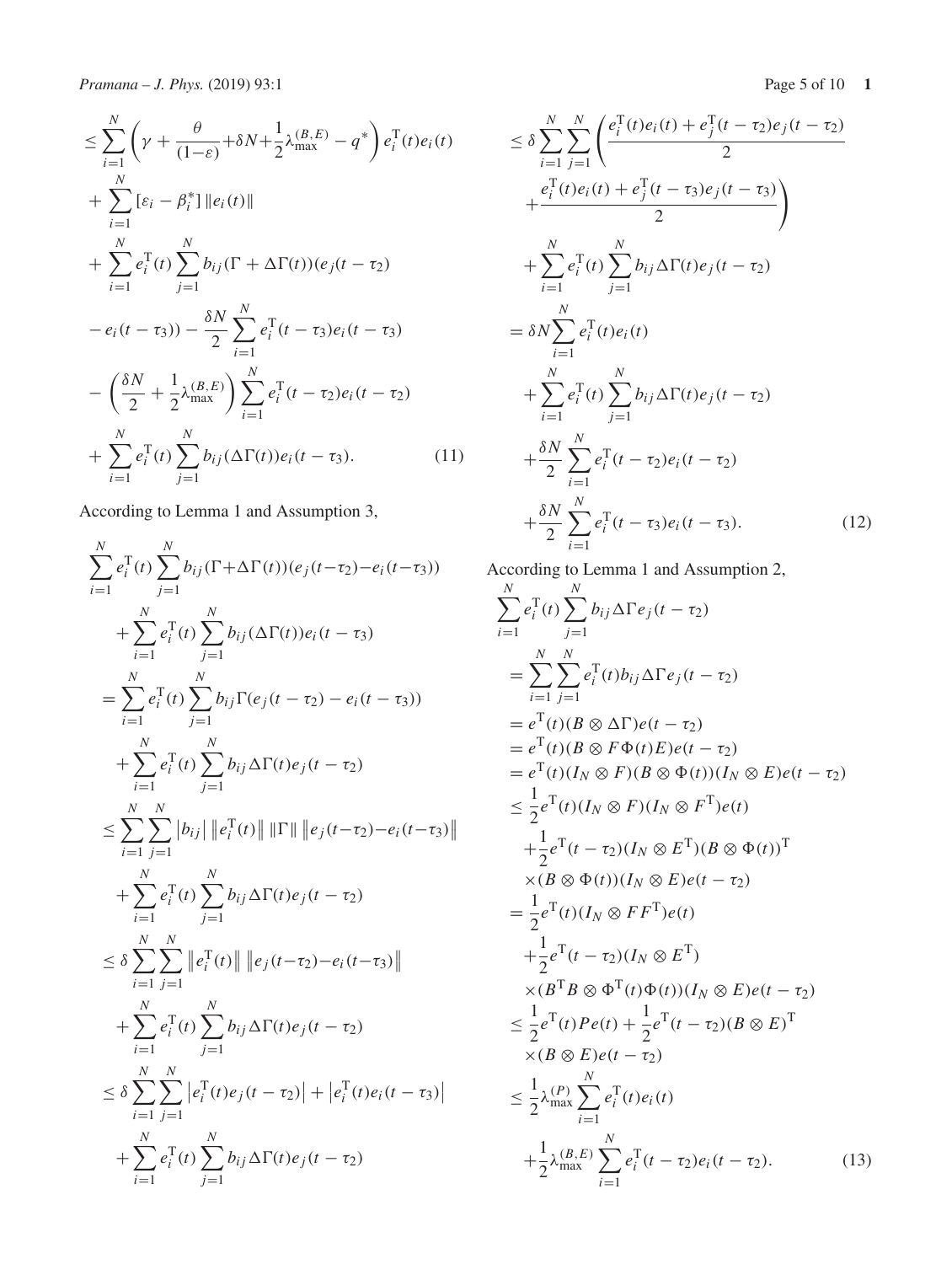

**Figure 1.** The synchronisation of errors  $e_{i1}$  ( $i = 1, 2, ..., 5$ ).



**Figure 2.** The synchronisation of errors  $e_{i2}$  ( $i = 1, 2, ..., 5$ ).

By substituting (13) into (12), we get

$$
\sum_{i=1}^{N} e_i^{\mathrm{T}}(t) \sum_{j=1}^{N} b_{ij}(\Gamma + \Delta \Gamma(t)) (e_j(t - \tau_2) - e_i(t - \tau_3))
$$
  
+ 
$$
\sum_{i=1}^{N} e_i^{\mathrm{T}}(t) \sum_{j=1}^{N} b_{ij}(\Delta \Gamma(t)) e_i(t - \tau_3)
$$
  

$$
\leq \delta N \sum_{i=1}^{N} e_i^{\mathrm{T}}(t) e_i(t) + \frac{\delta N}{2} \sum_{i=1}^{N} e_i^{\mathrm{T}}(t - \tau_2) e_i(t - \tau_2)
$$
  
+ 
$$
\frac{\delta N}{2} \sum_{i=1}^{N} e_i^{\mathrm{T}}(t - \tau_3) e_i(t - \tau_3)
$$

$$
+\frac{1}{2}\lambda_{\max}^{(P)}\sum_{i=1}^{N}e_{i}^{T}(t)e_{i}(t)
$$
  
+
$$
\frac{1}{2}\lambda_{\max}^{(B,E)}\sum_{i=1}^{N}e_{i}^{T}(t-\tau_{2})e_{i}(t-\tau_{2})
$$
  
=
$$
\left(\delta N + \frac{1}{2}\lambda_{\max}^{(P)}\right)\sum_{i=1}^{N}e_{i}^{T}(t)e_{i}(t)
$$
  
+
$$
\left(\frac{\delta N}{2} + \frac{1}{2}\lambda_{\max}^{(B,E)}\right)\sum_{i=1}^{N}e_{i}^{T}(t-\tau_{2})e_{i}(t-\tau_{2})
$$
  
+
$$
\frac{\delta N}{2}\sum_{i=1}^{N}e_{i}^{T}(t-\tau_{3})e_{i}(t-\tau_{3}).
$$
 (14)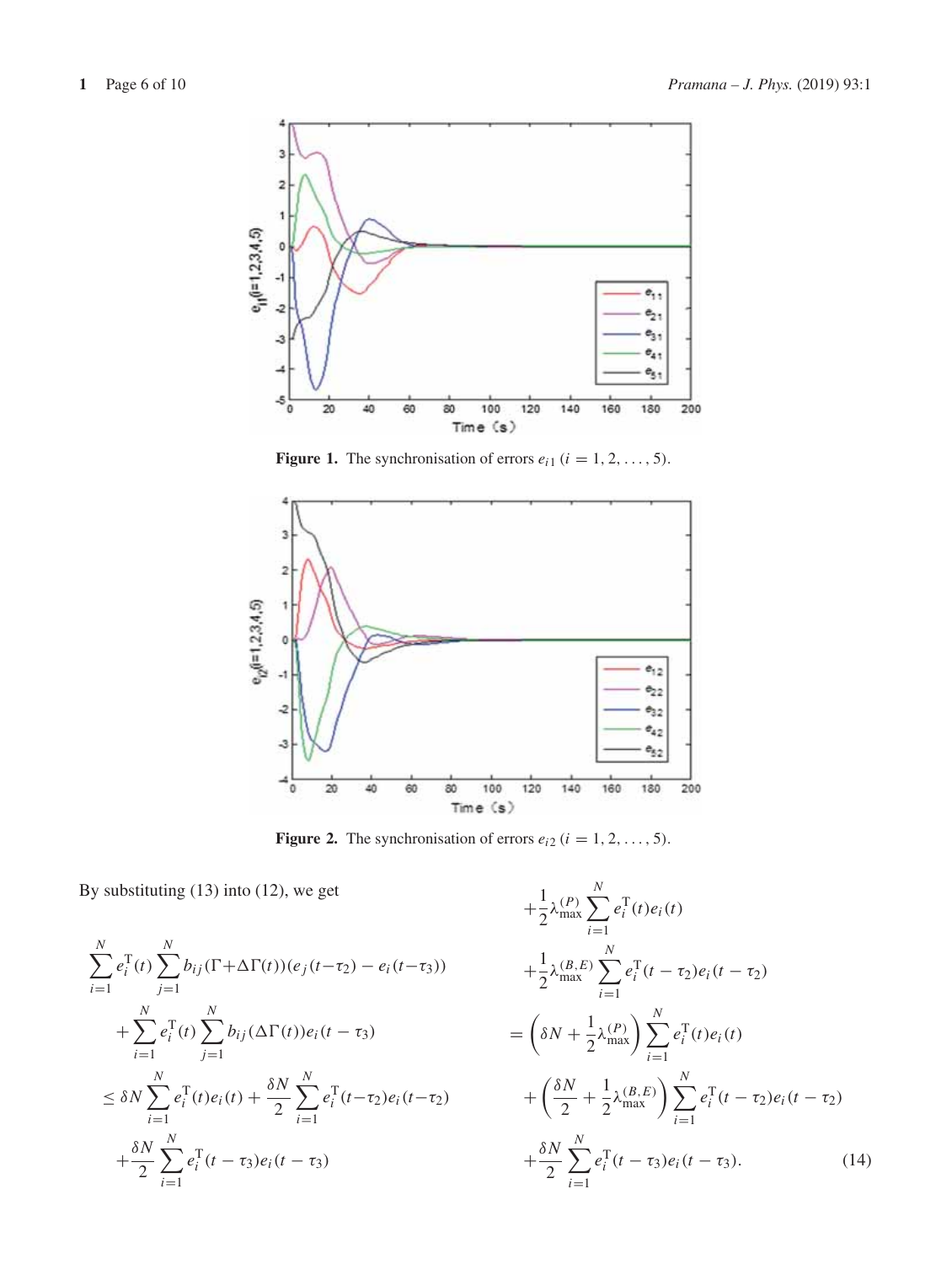

**Figure 3.** The synchronisation of errors  $e_{i3}$  ( $i = 1, 2, ..., 5$ ).

By substituting (14) into (11), we get

$$
\dot{V}(t) \leq \sum_{i=1}^{N} \left( \gamma + \frac{\theta}{(1-\varepsilon)} + \delta N \n+ \frac{1}{2} \lambda_{\max}^{(B,E)} - q^* \right) e_i^{\mathrm{T}}(t) e_i(t) \n+ \sum_{i=1}^{N} [\varepsilon_i - \beta_i^*] \| e_i(t) \| \n- \frac{\delta N}{2} \sum_{i=1}^{N} e_i^{\mathrm{T}}(t - \tau_3) e_i(t - \tau_3) \n- \left( \frac{\delta N}{2} + \frac{1}{2} \lambda_{\max}^{(B,E)} \right) \sum_{i=1}^{N} e_i^{\mathrm{T}}(t - \tau_2) e_i(t - \tau_2) \n+ \sum_{i=1}^{N} e_i^{\mathrm{T}}(t) \sum_{j=1}^{N} b_{ij} (\Gamma + \Delta \Gamma(t)) (e_j(t - \tau_2) \n- e_i(t - \tau_3)) + \sum_{i=1}^{N} e_i^{\mathrm{T}}(t) \n\times \sum_{j=1}^{N} b_{ij} (\Delta \Gamma(t)) e_i(t - \tau_3) \n= \sum_{i=1}^{N} \left( \gamma + \frac{\theta}{(1-\varepsilon)} + \delta N + \frac{1}{2} \lambda_{\max}^{(B,E)} - q^* \right) \n\times e_i^{\mathrm{T}}(t) e_i(t) + \sum_{i=1}^{N} [\varepsilon_i - \beta_i^*] \| e_i(t) \| \n- \frac{\delta N}{2} \sum_{i=1}^{N} e_i^{\mathrm{T}}(t - \tau_3) e_i(t - \tau_3)
$$

$$
-\left(\frac{\delta N}{2} + \frac{1}{2}\lambda_{\max}^{(B,E)}\right) \sum_{i=1}^{N} e_i^{\mathrm{T}}(t - \tau_2) e_i(t - \tau_2)
$$
  
+  $\left(\delta N + \frac{1}{2}\lambda_{\max}^{(P)}\right) \sum_{i=1}^{N} e_i^{\mathrm{T}}(t) e_i(t)$   
+  $\left(\frac{\delta N}{2} + \frac{1}{2}\lambda_{\max}^{(B,E)}\right) \sum_{i=1}^{N} e_i^{\mathrm{T}}(t - \tau_2) e_i(t - \tau_2)$   
+  $\frac{\delta N}{2} \sum_{i=1}^{N} e_i^{\mathrm{T}}(t - \tau_3) e_i(t - \tau_3)$   
=  $\sum_{i=1}^{N} \left(\gamma + \frac{\theta}{(1 - \varepsilon)} + 2\delta N + \frac{1}{2}\lambda_{\max}^{(P)} + \frac{1}{2}\lambda_{\max}^{(B,E)} - q^*\right) e_i^{\mathrm{T}}(t) e_i(t)$   
+  $\sum_{i=1}^{N} [\varepsilon_i - \beta_i^*] \|e_i(t)\|$ .

Therefore, by taking appropriate  $q^*$  and  $\beta_i^*$  such that  $γ + (θ/(1−ε)) + 2δN + (1/2)λ_{max}^{(P)} + (1/2)λ_{max}^{(B,E)} - q^* <$ 0 and  $\varepsilon_i - \beta_i^* < 0$ , for  $i = 1, 2, ..., N$ , we get  $V(t) \le 0$ , and hence, the proof is completed.

## **4. Numerical results**

In this section, the numerical simulation example is given. The node dynamic system of the networks is given by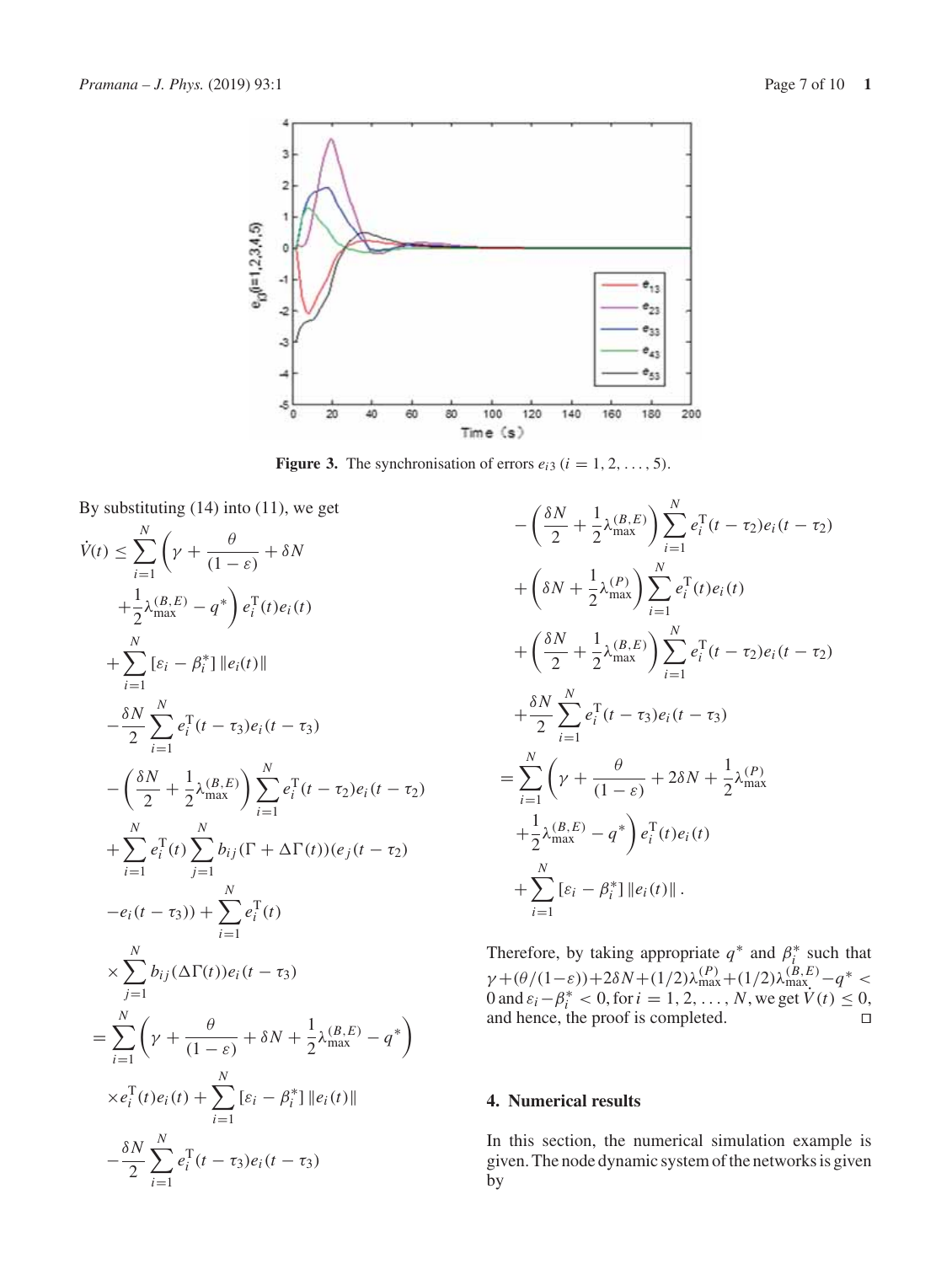

**Figure 4.** The synchronisation of errors *E*(*t*).



Figure 5. The state trajectories of feedback gains.

$$
\begin{cases}\n\dot{x}_1(t) = p(x_2(t) - x_1(t) - g(x_1(t)),\n\dot{x}_2(t) = x_1(t) - x_2(t) + x_3(t),\n\dot{x}_3(t) = -qx_2(t) - \mu x_3(t) - qx \sin(\nu - x_1(t - \tau)),\n\end{cases}
$$

where

$$
g(x_1(t)) = m_1x_1(t) + (1/2)(m_2 - m_1) (|x_1(t) + 1| - |x_1(t) - 1|)
$$

and

$$
p = 10
$$
,  $q = 19.53$ ,  $\mu = 0.1636$ ,  
\n $m_1 = -0.7831$ ,  $m_2 = -1.4325$ ,  $\kappa = 0.2$ ,  
\n $\nu = 0.5$ ,  $\tau = 0.02$ .

The delayed Chua chaotic system [16] satisfies Lemma 2 with  $\gamma = 12.0948$  and  $\theta = 0.3225$ ,

$$
k_1 = 2, \quad k_2 = 6\Gamma = I_{3\times 3}, \quad N = 5,
$$
  
\n
$$
\Delta\Gamma(t) = \begin{bmatrix} 2\cos t & 2\sin t - \cos t & 3\cos t + 2\sin t \\ \sin t & 3\sin t - 4\cos t & -2\cos t + 3\sin t \\ -2\cos t & 3\sin t - 2\cos t & \cos t + 3\sin t \end{bmatrix},
$$
  
\n
$$
\tau_2 = 0.5, \quad \tau_3 = 1.
$$

The coupling matrix  $B = [b_{ij}]_{5 \times 5}$  is a scalar matrix randomly generated by Matlab. The disturbance

$$
\Theta_i(t) = \begin{bmatrix} 0.3\sin(t) \\ 0.2\cos(t)\sin(t) \\ 0.5\cos(t) \end{bmatrix}
$$

was chosen. The controller  $u_i(t)$  can be given by (5) in Theorem 1.  $\lambda_{\text{max}}^{(P)} = 1.4832$ ,  $\lambda_{\text{max}}^{(B,E)} = 4.5366$ , and taking *q*<sup>∗</sup> = 40, then *V*˙(*t*) ≤ 0 can be obtained. Networks (1) and (2) can achieve synchronisation. The simulation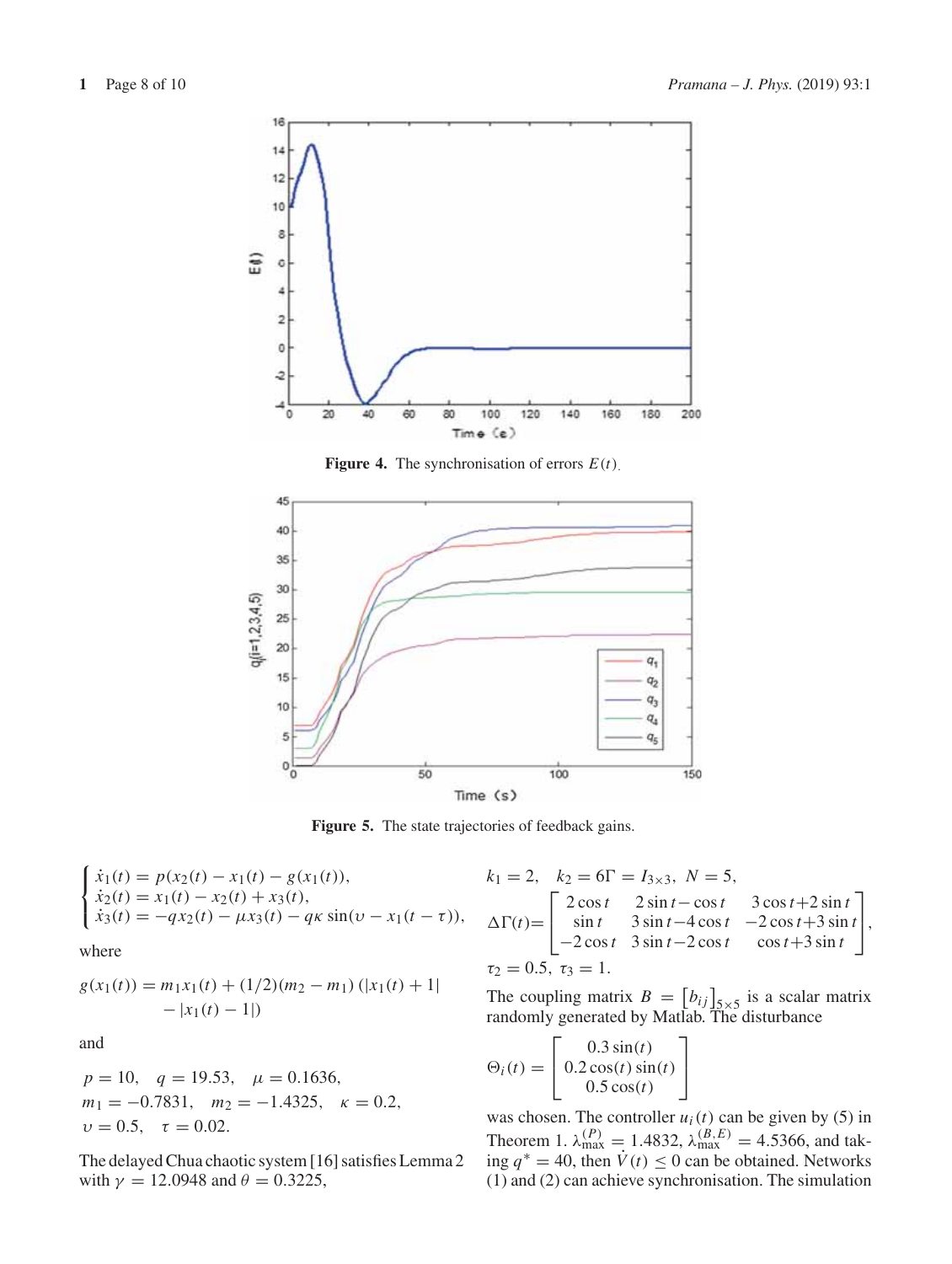

**Figure 6.** The state trajectories of parameters  $\hat{\beta}_i$ .

results are given in figures 1–6. Figures 1–3 show the time evolution of errors  $e_{i1}$ ,  $e_{i2}$ ,  $e_{i3}$  ( $i = 1, 2, ..., 5$ ), figure 4 shows the time evolution of the total synchronisation errors  $E(t) = \sum_{i=1}^{5} \sum_{j=1}^{3} e_{ij}$ , figure 5 shows the state trajectories of feedback gains and figure 6 shows the state trajectories of parameters  $\beta_i$ .

## **5. Conclusions**

In this paper, the adaptive synchronisation problem of uncertain complex dynamic networks with nondissipative coupling and time-varying delay dynamic nodes is studied. It is assumed that the dynamical complex networks are uncertain, and uncertainty occurs in linear inner coupling matrix. First, an adaptive controller was designed. Secondly, based on the Lyapunov stability theory, the criteria for adaptive synchronisation were derived. Thirdly, the adaptive synchronisation of uncertain complex networks was proved by theoretical analysis and numerical simulations. In the future work, the time-varying coupling delays  $\tau_2(t)$  and  $\tau_3(t)$ and nonlinear inner coupling for the networks will be considered.

#### **Acknowledgements**

This research was partially supported by the Fundamental Research Funds for the Central Universities, China (No. 2017B17914) and the National Nature Science Foundation of China (Grant No. 11402226).

#### **References**

- [1] L M Pecora and T L Carroll, *Phys. Rev. Lett.* **80**, 2109 (1998)
- [2] A Selivanov, A Fradkov and E Fridman, *J. Franklin Inst.* **352**, 52 (2015)
- [3] R Rakkiyappan and N Sakthivel, *Neurocomputing* **162**, 26 (2015)
- [4] G Y Zhou, C R Li, T T Li, Y Yang, C Wang, F J He and J C Sun, *Physica A* **457**, 506 (2016)
- [5] L M Wang, *Pramana J. Phys.* **89**: 38 (2017)
- [6] S Rajavel, R Samidurai, J D Cao, A Alsaedi and B Ahmad, *Appl. Math. Comput.* **297**, 145 (2017)
- [7] F Z Nian and W L Liu, *Pramana J. Phys.* **86**, 1209 (2016)
- [8] C D Huang, J D Cao, M Xiao, A Alsaedi and T Hayat, *Appl. Math. Comput.* **292**, 210 (2017)
- [9] H Tirandza, *Pramana J. Phys.* **89**: 85 (2017)
- [10] X Y Chen, J D Cao, J L Qiu, A Alsaedi and F E Alsaadi, *Adv. Differ. Equ.* **2016**, 231 (2016)
- [11] K Sivaranjani, R Rakkiyappan, J D Cao and A Alsaedi, *Appl. Math. Comput.* **311**, 283 (2017)
- [12] W W Zhang, R C Wu, J D Cao, A Alsaedi and T Hayat, *Nonlinear Anal.: Model. Control* **22**, 636 (2017)
- [13] G L Cai, S Q Jiang, S M Cai and L X Tian, *Pramana – J. Phys.* **86**, 545 (2016)
- [14] S Q Jiang and X B Lu, *Pramana J. Phys.* **86**, 1243 (2016)
- [15] X Q Lei, S M Cai, S Q Jiang and Z R Liu, *Neurocomputing* **222**, 26 (2017)
- [16] S Zheng, *J. Franklin Inst.* **354**, 6341 (2017)
- [17] L Shi, H Zhu, S M Zhong, K B Shi and J Cheng, *ISA Trans.* **65**, 81 (2016)
- [18] S G Wang, S Zheng, B W Zhang and H T Cao, *Optik* **127**, 4716 (2016)
- [19] C R Li, L Lü, Y M Yang, S Zhou and Y X Hong, *Physica A* **492**, 2301 (2018)